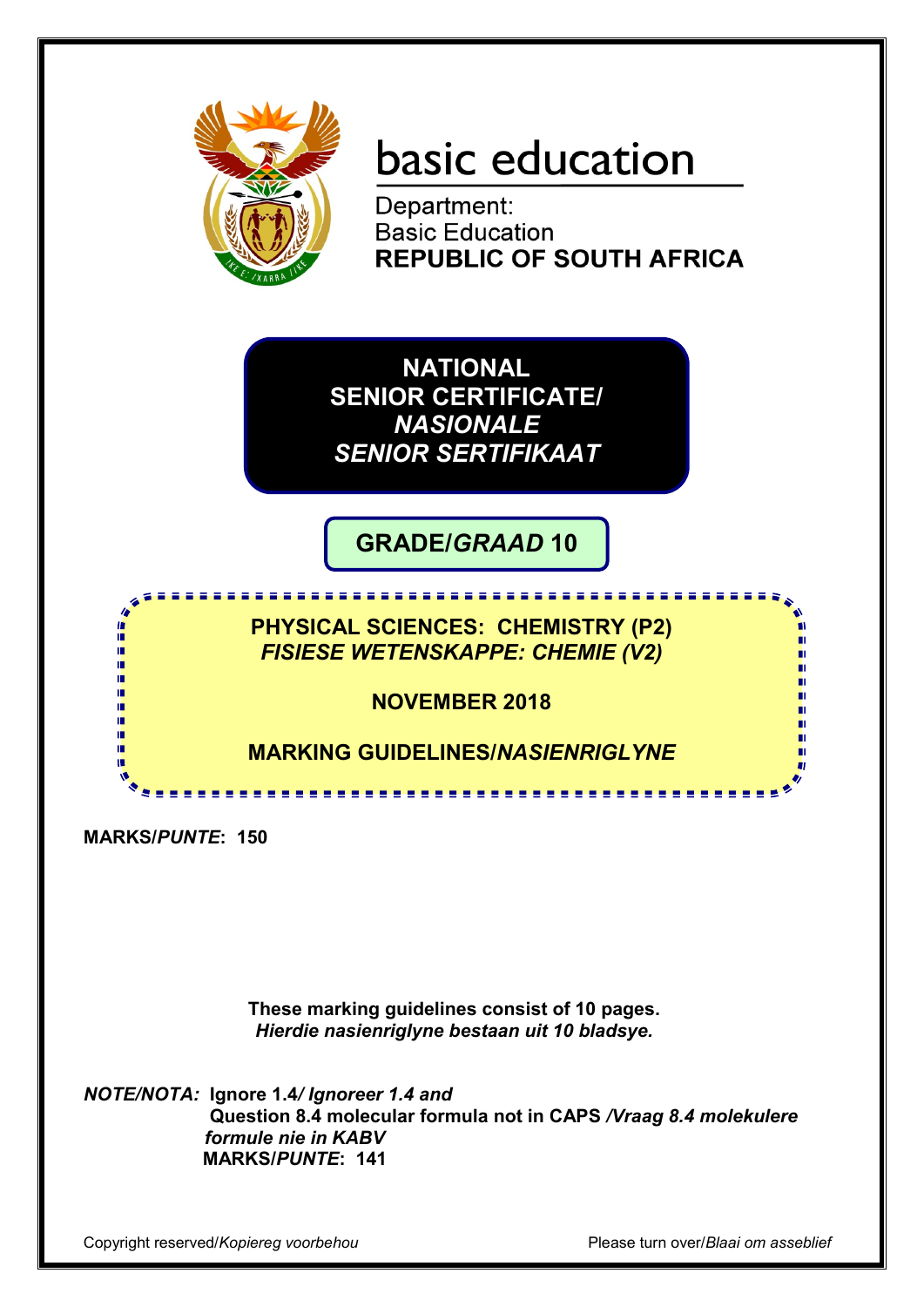### **QUESTION 1/***VRAAG 1*

| 1.10 | $C \vee C$                                    | (2)<br>$[18]$ |
|------|-----------------------------------------------|---------------|
| 1.9  | $D \vee \vee$                                 | (2)           |
| 1.8  | $C \vee C$                                    | (2)           |
| 1.7  | $C \vee C$                                    | (2)           |
| 1.6  | $D \vee \vee$                                 | (2)           |
| 1.5  | $A \vee C$                                    | (2)           |
| 1.4  | (Ignore this question/Ignoreer hierdie vraag) |               |
| 1.3  | $B \checkmark$                                | (2)           |
| 1.2  | $C \vee C$                                    | (2)           |
| 1.1  | $C \vee C$                                    | (2)           |

## **QUESTION 2/***VRAAG 2*

| 2.1   | A pure substance consisting of one type of atom. $\checkmark$ //'n Suiwer stof wat uit<br>een tipe atoom bestaan. | (2)        |
|-------|-------------------------------------------------------------------------------------------------------------------|------------|
| 2.2.1 | $P \checkmark$                                                                                                    | (1)        |
| 2.2.2 | $Q \checkmark$                                                                                                    |            |
| 2.2.3 | $R \checkmark$                                                                                                    | (1)        |
| 2.3   | Element $\checkmark$                                                                                              | (1)<br>(1) |
| 2.4   | Evaporation $\checkmark$ /Verdamping                                                                              | (1)        |
| 2.5.1 | Q: Boiling point <del>√/Kookpunt</del>                                                                            | (1)        |
| 2.5.2 | R: Magnetism $\sqrt{}$ <i>Magnetisme</i>                                                                          | (1)<br>[9] |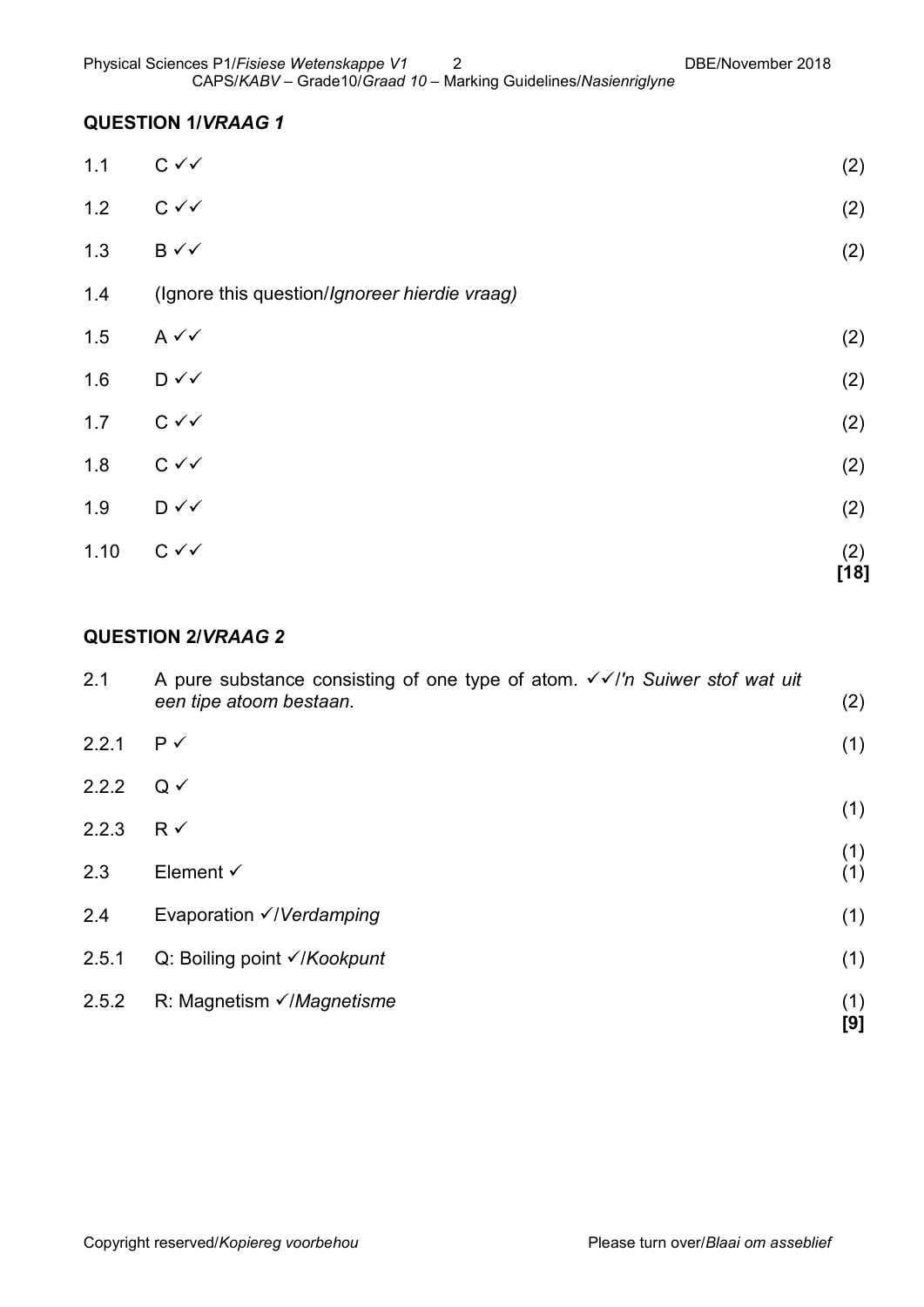#### **QUESTION 3/***VRAAG 3*

- 3.1 The temperature of the liquid at which the vapour pressure equals the external (atmospheric) pressure. <del>√ ∕</del>/Die temperatuur van die vloeistof *waarteen die dampdruk aan die eksterne (atmosferiese) druk gelyk is.* (2)
- $3.2.1$  80 °C  $\checkmark$  (1)
- $3.2.2$  D  $\checkmark$  (1) 3.2.3  $C \t\t(1)$
- 3.3 Liquid changes to gas /*Vloeistof verander na gas* (1)
- 3.4 Remains the same. /*Bly dieselfde* (1)

3.5 Energy is used to overcome the intermolecular forces. /*Energie word gebruik om die intermolekulêre kragte te oorkom.* (2) No energy available to increase the kinetic energy of the particles. *VIGeen energie beskikbaar om die kinetiese energie van die partikels te verhoog nie*.

 $3.6 \rightarrow A \checkmark$ Lowest boiling point. /*Laagste kookpunt* \_

#### **OR/***OF*

 $\overline{a}$ 

Highest vapour pressure at a specific temperature./*Hoogste dampdruk by 'n spesifieke temperatuur*

3.7 Vapour pressure increases with an increase in temperature. √ <del>V</del>/Dampdruk *verhoog wanneer temperatuur verhoog.*

#### **OR/***OF*

Vapour pressure is proportional to temperature. √ <del>V</del> *Dampdruk is direk eweredig aan temperatuur.*

(2) **[14]**

(3)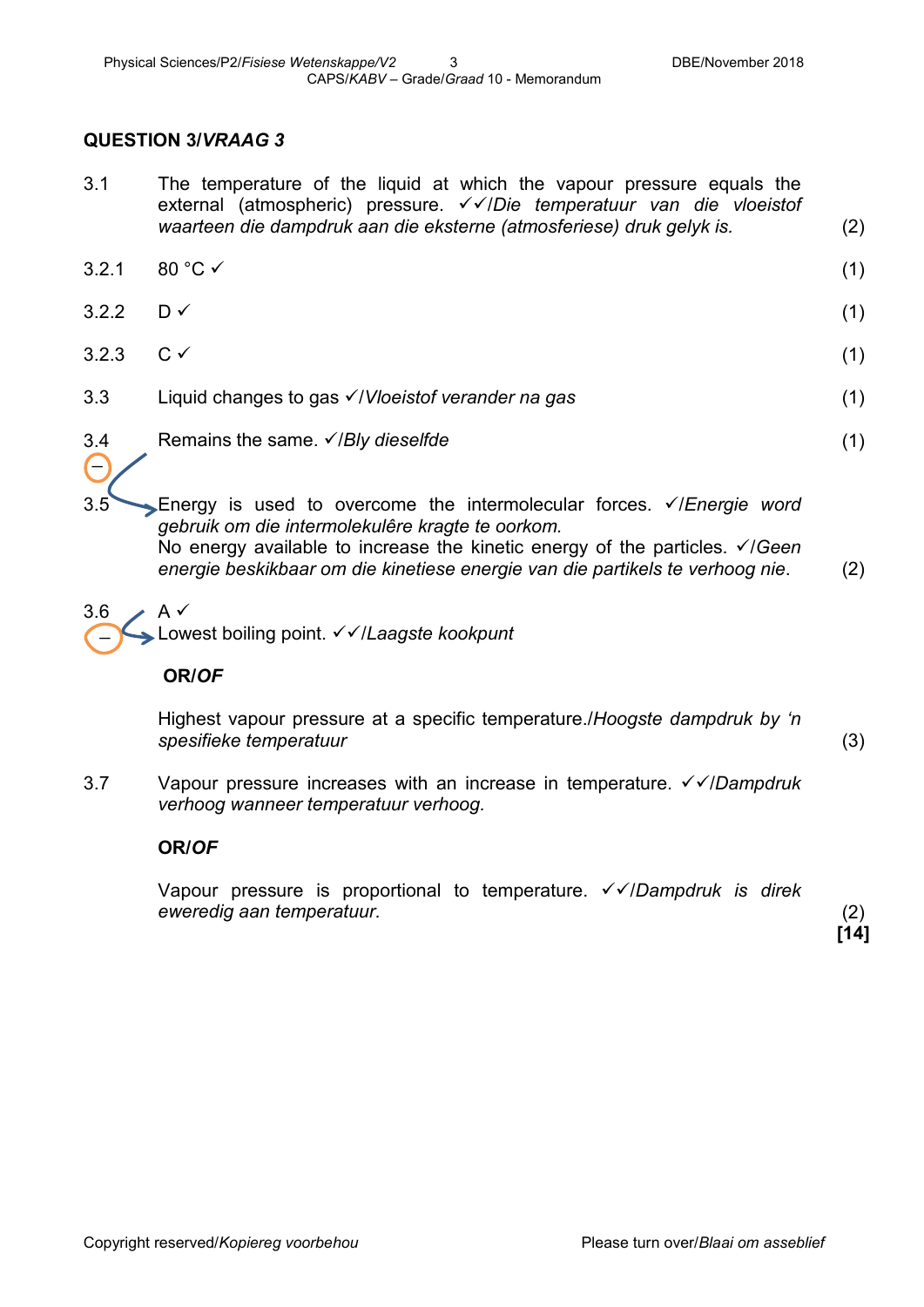### **QUESTION 4/***VRAAG 4*

4.1 The number of protons in an atom of an element /*Die aantal protone in 'n atoom van 'n element* (2)

| 4.2.1 | $^{30}_{14}$ Si $\checkmark\checkmark$ | $^{28}_{14}$ Si√ | Identification of element (Si)/ Identifiseer<br>$\bullet$<br>element (Si)√<br>Correct mass number and atomic number<br>(A and Z)/Korrekte massagetal en<br>atoomgetal (A en Z)√<br>• No mark for swopping of A and Z/Geen punt<br>indien A en Z omgeruil word | (2) |
|-------|----------------------------------------|------------------|---------------------------------------------------------------------------------------------------------------------------------------------------------------------------------------------------------------------------------------------------------------|-----|
| 4.2.2 | $P \checkmark$ / Sodium / Na/ Natrium  |                  |                                                                                                                                                                                                                                                               |     |

4.2.3  $S^2 \sqrt{ }$ (2) • Identification of correct element (S)/*Identifiseer korrekte element (S)* • Correct charge (2-)/*Korrekte lading (2-)* • Incorrect identification of element/*Verkeerde element* (0/2)

# $4.3.1$  Rb<sub>2</sub>O  $\checkmark$  (2)

- 4.3.2 Rb is in the same group as P / Na / / Rb is in dieselfde groep as P/ Na **OR/OF** Rb is in group 1/*Rb is in groep 1* ∴ has the same valency as P/ Na.  $\checkmark$  : het dieselfde valensie as P/ Na. (2)
- 4.4 Increases. /*Neem toe*

From P to R, the atomic radius gets smaller. **OR/OF** The outer electrons get closer to the nucleus.

*Van P na R raak die atomiese radius kleiner./Die buite-elektrone kom nader aan die kern.*

The attraction between the nucleus and the outer electron gets stronger  $\checkmark$  ∴ more energy is needed to remove the electrons. *VIDie aantrekkingskrag tussen die kern en die buite-elektrone raak sterker* ∴ *meer energie is nodig om die elektrone te verwyder.* (4)

4.5  $10$  (electrons)  $\checkmark$ 



- 4.6 Hund's rule /*Hund se reël* (1)
	-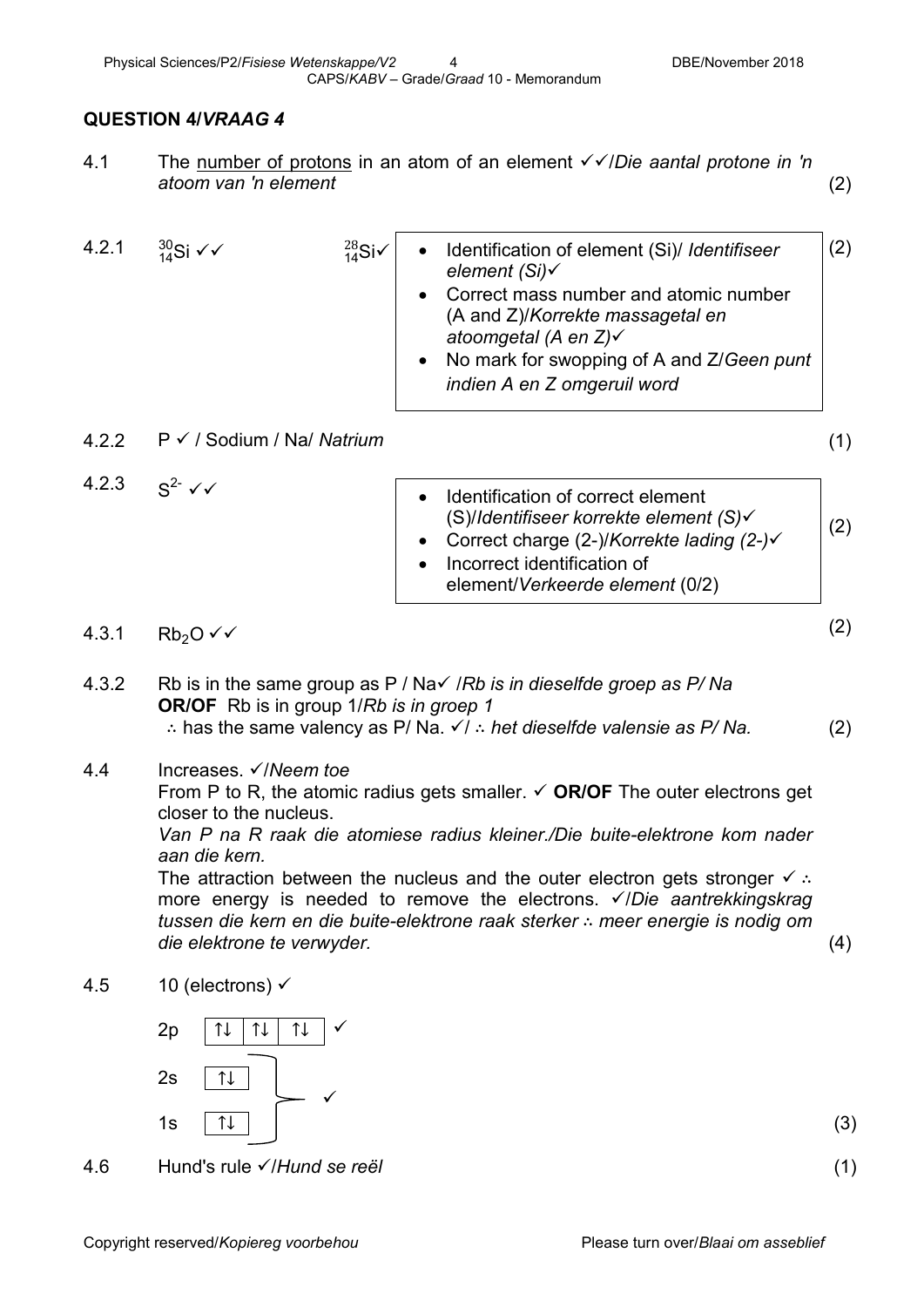#### 4.7 Relative atomic mass/*Relatiewe atoommassa*:

$$
A_r = \frac{(28 \times 92.23 + 29 \times 4.68 + 30 \times 3.09) \checkmark}{100 \checkmark}
$$
  
= 28.11 (u)  $\checkmark$  (3)

**[22]**

#### **QUESTION 5/***VRAAG 5*

5.1 A change in which no new substances are formed. √ in Verandering waarin *geen nuwe stowwe gevorm word nie.*

#### **OR/***OF*

A change in which energy changes are small in relation to chemical changes. /*'n Verandering waarin energieveranderinge klein is in vergelyking met chemiese veranderinge.*

#### **OR/***OF*

A change in which mass, number of atoms and molecules are being conserved. /*'n Verandering waarin massa, getal atome en molekule behoue bly.* (2)

- $5.2.1 \quad X \checkmark$  (1)
- $5.2.2$  Y  $\checkmark$  (1)
- 5.3 Sublimation. /*Sublimasie* (1)
- 5.4 Colour change. /*Kleurverandering*

Formation of gas /*Vorming van gas*

Formation of a precipitate /*Vorming van 'n neerslag*

Change in temperature /*Verandering in temperatuur* (Any two/*Enige twee*) (2)

- 5.5.1 Heat. /*Hitte* (1)
- $5.5.2 \quad 4Fe(s) + 3O_2(g) \rightarrow 2Fe_2O_3(s)$  (4)

#### **Notes/Aantekeninge**

- Reactants $\checkmark$ ; products $\checkmark$ ; phases $\checkmark$ ; balancing $\checkmark$ *Reaktanse/produkte/fases/balansering* Marking rule 6.3.10./*Nasienreël 6.3.10.*
- 5.6.1 States that, no matter how a chemical compound is prepared, it always contains the same elements in the same proportion by mass.  $\sqrt{\sqrt{S}}$  *stel dit dat dit nie saak maak hoe 'n chemiese binding berei word nie; dit bevat altyd dieselfde elemente in dieselfde verhouding by massa.* (2)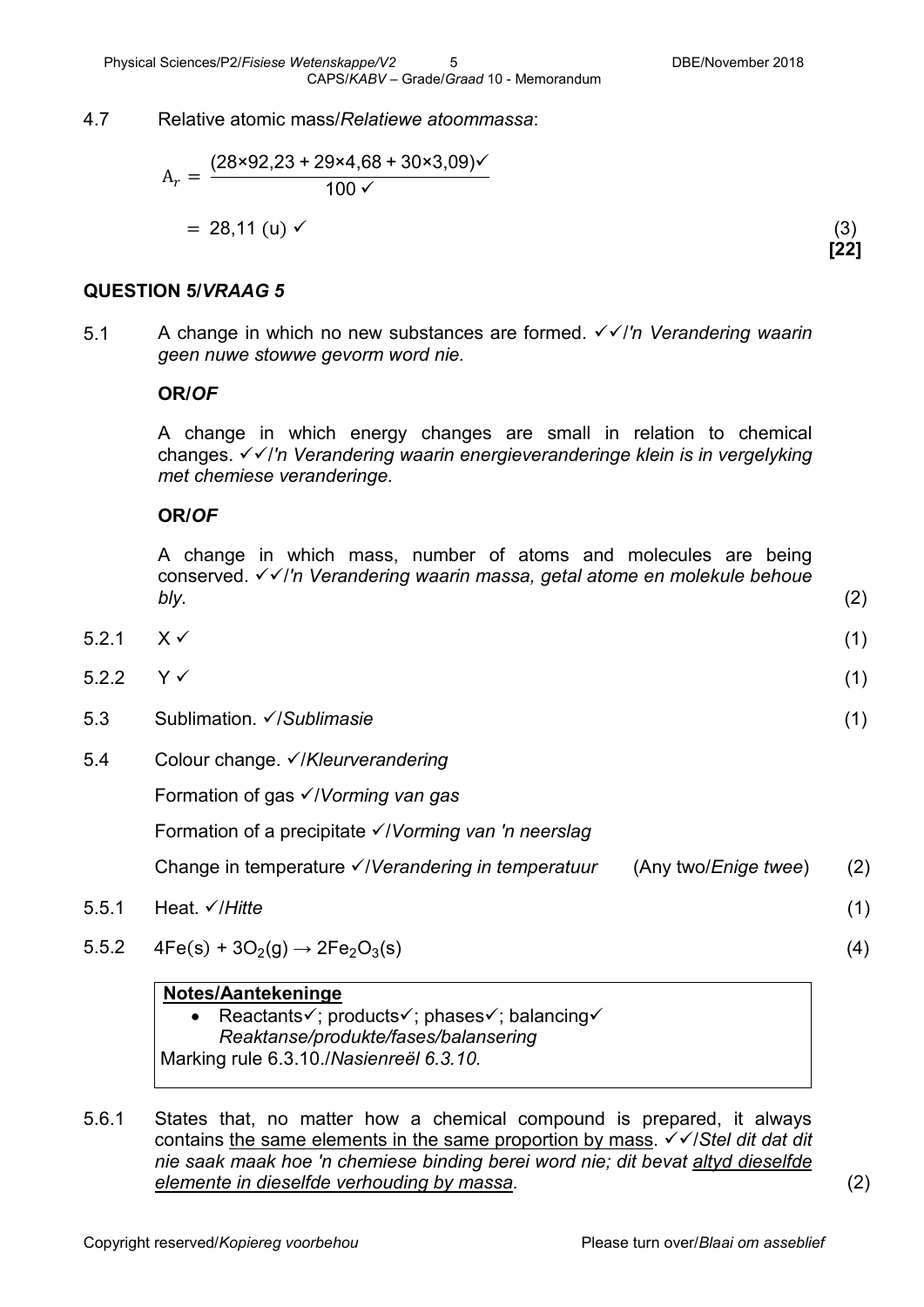#### 5.6.2 *OPTION 1/ OPSIE 1:*

Mass of CO<sub>2</sub> in the 1<sup>st</sup> sample/*Massa van CO<sub>2</sub> in die 1<sup>ste</sup> monster*  $= 20 - 11,2 \checkmark$  = 8,8 g Proportion of CO<sub>2</sub> in the 1<sup>st</sup> sample/*Verhouding van CO<sub>2</sub> in die 1<sup>ste</sup> monster*  $=\frac{8,8}{20}$   $\checkmark$ ∴ Mass of CO2 in the 2nd sample/*Massa van CO2 in die 2de monster*

$$
=\frac{8,8}{20}\times 30\checkmark
$$

 $= 13,2 \text{ g}$ 

|                                                                                                                                                  |                                                                                                                                                                                 | (4)  |
|--------------------------------------------------------------------------------------------------------------------------------------------------|---------------------------------------------------------------------------------------------------------------------------------------------------------------------------------|------|
| <b>OPTION 2/ OPSIE 2:</b>                                                                                                                        | <b>OPTION 3/ OPSIE 3:</b>                                                                                                                                                       |      |
| 100 g CaCO <sub>3</sub> $\rightarrow$ 44 g CO <sub>2</sub> $\checkmark$<br>30 g CaCO <sub>3</sub> $\rightarrow$ x g CO <sub>2</sub> $\checkmark$ | 20 g CaCO <sub>3</sub> $\rightarrow$ 11,2 g CaO $\checkmark$<br>30 g CaCO <sub>3</sub> $\rightarrow$ x g CaO $\checkmark$                                                       |      |
| $x = \frac{30 \times 44}{100}$                                                                                                                   | $x = 16, 83$ g CaO                                                                                                                                                              |      |
| $x = 13.2$ g $\checkmark$                                                                                                                        | $\therefore$ Mass of CO <sub>2</sub> in the 2 <sup>nd</sup> sample/ Massa van<br>$CO2$ in die 2 <sup>de</sup> monster<br>$=$ 30 $-$ 16, 83 $\checkmark$<br>$= 13,2 g\checkmark$ |      |
|                                                                                                                                                  |                                                                                                                                                                                 | [18] |

#### **QUESTION 6/***VRAAG 6*

|       | Mg $\bullet$ + 2 $\left[x \times x \atop x \times x\right]$ $\left(\text{Mg}^{2+} + 2\right) \left[\begin{array}{c} x \times x \ x \text{ G} \\ x \times x \end{array}\right]$ $\rightarrow$ MgCl <sub>2</sub> | (3)<br>[12] |
|-------|----------------------------------------------------------------------------------------------------------------------------------------------------------------------------------------------------------------|-------------|
| 6.4.4 |                                                                                                                                                                                                                |             |
| 6.4.3 | 1 (one/een) $\checkmark$                                                                                                                                                                                       | (1)         |
| 6.4.2 | Alkali earth ✓ (metals)/Aardalkali (metale)                                                                                                                                                                    | (1)         |
| 6.4.1 | A pure substance consisting of two or more different elements. $\sqrt{\sqrt{}}$ Suiwer<br>stof wat uit twee of meer verskillende elemente bestaan.                                                             | (2)         |
| 6.3   | lonic (bond) √/loniese (binding)                                                                                                                                                                               | (1)         |
| 6.2   | It is formed when a pool of delocalised electrons $\checkmark$ surround the positive metal<br>ion core.√/Rooster metaal ione met wolk/poel gedelokaliseerde elektrone wat<br>positiewe ioonkerne omring        | (2)         |
| 6.1.2 | $B \checkmark$                                                                                                                                                                                                 | (1)         |
| 6.1.1 | $A \vee$                                                                                                                                                                                                       | (1)         |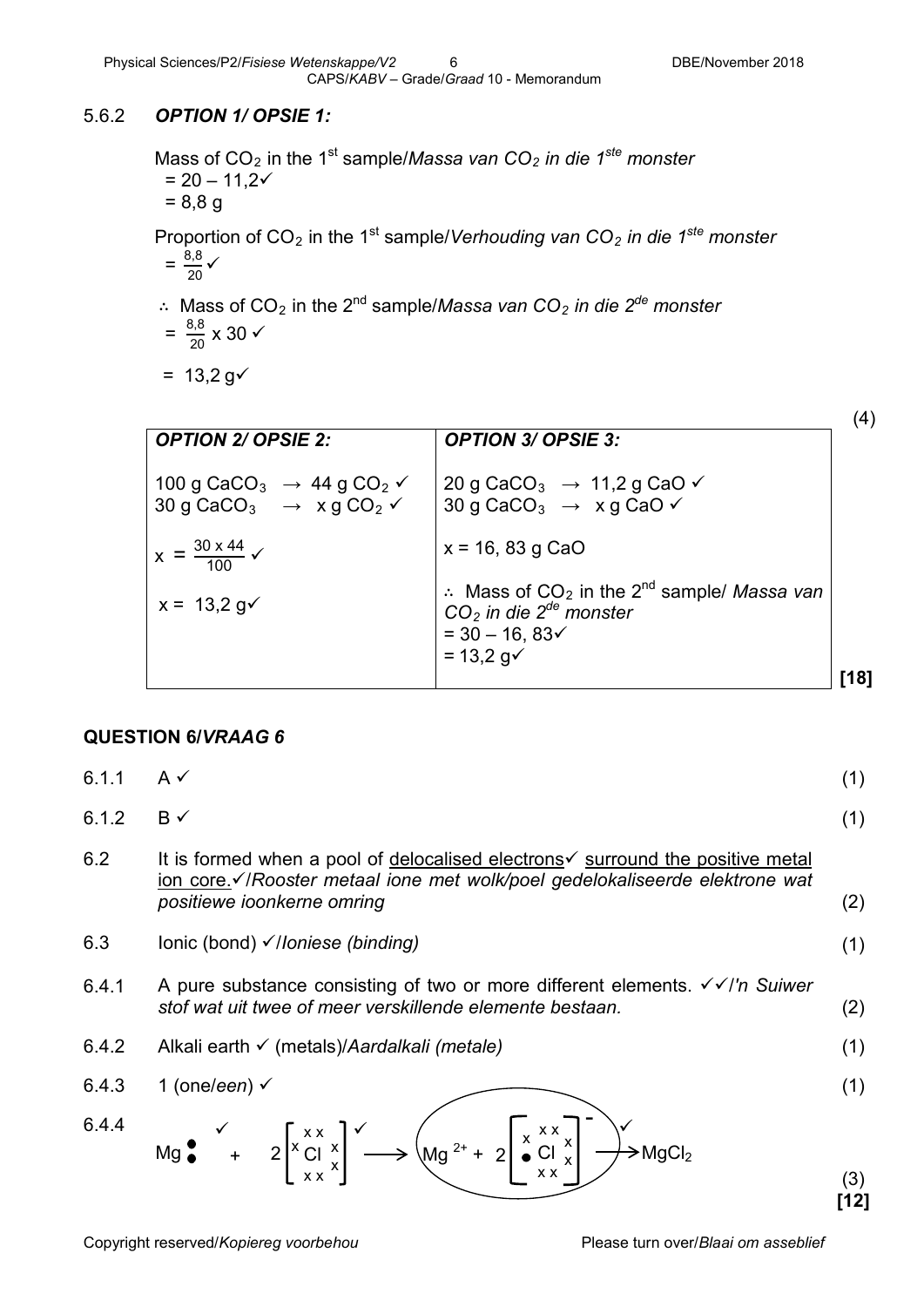#### **QUESTION 7/***VRAAG 7*

- 7.1 Hydrated: surrounded by water molecules/*Gehidrateer: omring deur water molekules* (1)
- 7.2 Na<sub>2</sub>CO<sub>3</sub>(s)→ 2Na<sup>+</sup>(aq) + CO<sub>3</sub><sup>-</sup>(aq) Products: √ Balancing: √/Produkte:/Balansering: (2)
- 7.3.1 The amount of a substance having the same number of particles as there are atoms in 12 g carbon-12. √ v/Die hoeveelheid van 'n stof met dieselfde getal *partikels as wat daar atome in 12 g koolstof-12 is.* (2)
- 7.3.2 Acid-base /gas forming (reaction)/*Suur-basis/gasvormend (reaksie)* (1)

7.3.3 c (HCl) = 
$$
\frac{n \text{ (HCl)}}{\text{V (HCl)}}
$$

$$
1 = \frac{n \text{ (HCl)}}{0,005} \checkmark
$$

 $n = 0.005$  mol  $\checkmark$  (3)

#### 7.4 **POSITIVE MARKING FROM 7.3.3/** *POSITIEWE NASIEN VANAF 7.3.3*

n(NaCl) : n(HCl) = 1 : 1  
\nn(NaCl) = 
$$
\frac{1}{1} \times 0.005 \times
$$
  
\nn(NaCl) = 0.005 mol  
\nn(NaCl) =  $\frac{m}{M} \times$   
\n0.005~ =  $\frac{m}{58.5 \times}$ 

$$
m=0.29\ \mathrm{g}\ \checkmark
$$

(5) **[14]**

#### **QUESTION 8/***VRAAG 8*

- 8.1 A solution that conducts electricity  $\checkmark$  (through the movement of ions). / *'n Oplossing wat elektrisiteit deur die beweging van ione gelei.* **NOTE/***LET WEL***: If learners refer to movement of electrons, a mark is forfeited/***Indien leerder verwys na beweging van elektrone, penaliseer met 1 punt.* (2)
- 8.2.1 What is the relationship between a type of substance and its (electrical) conductivity? /*Wat is die verwantskap tussen 'n tipe stof en sy (elektriese) geleidingsvermoë?*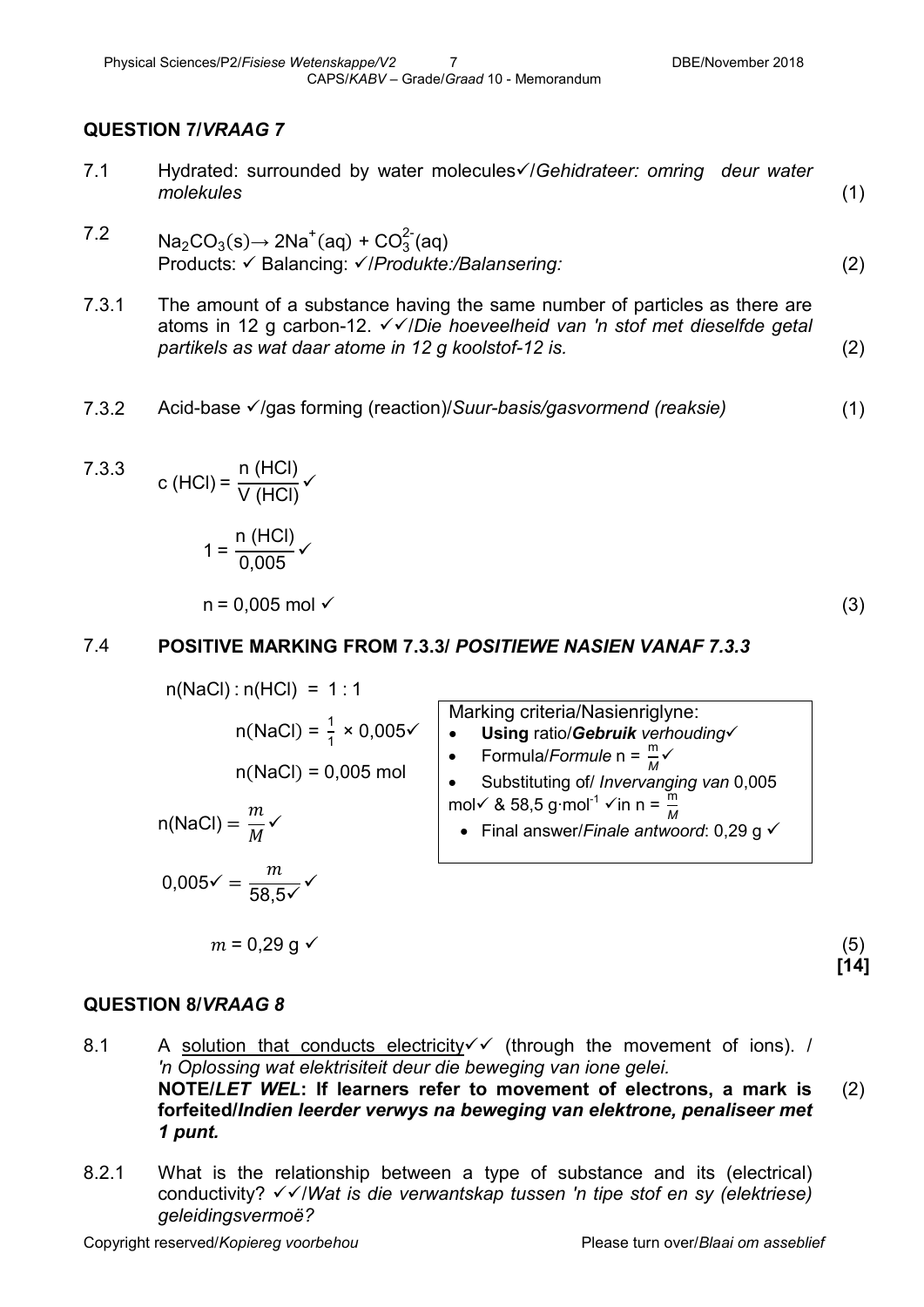#### **OR/***OF*

How does a type of substance affect the (electrical) conductivity of a substance? /*Hoe beïnvloed 'n tipe stof die (elektriese) geleidingsvermoë van 'n stof?* (2)

| Dependent and independent variable correctly stated.                   |
|------------------------------------------------------------------------|
| Afhanklike en onaafhanklike veranderlikes korrek genoem.               |
| Ask a question about the relationship between the independent and      |
| Vra 'n vraag oor die verwantskap tussen die onafhanklike en afhanklike |
|                                                                        |

| 8.2.2 | Conductivity √/Geleidingsvermoë<br>(1)                                                                                                                                 |  |  |
|-------|------------------------------------------------------------------------------------------------------------------------------------------------------------------------|--|--|
| 8.2.3 | Type of a substance $\sqrt{7}$ <i>Type stof</i>                                                                                                                        |  |  |
| 8.2.4 | Mass OR Temperature V/Massa OF Temperatuur                                                                                                                             |  |  |
| 8.3.1 | A solution of CaCl <sub>2</sub> $\checkmark$ /'n Oplossing CaCl <sub>2</sub><br>It is the strongest electrolyte $\checkmark$ Dit is die sterkste elektroliet.<br>OR/OF |  |  |
|       | It has the highest concentration of (chloride) ions $\checkmark$ Dit het die grootste getal<br>(chloried) ione.<br>(2)                                                 |  |  |
| 8.3.2 | A solution of sugar $\checkmark$ I'm Oplossing van suiker<br>It contains no free ions. $\checkmark$ /Dit bevat geen vrye ione nie.<br>(2)                              |  |  |
| 8.4   | $n(C)$ : $C(H)$ : $n(O)$<br>[ignore this question]<br>$m(H)$ m(O)<br>m(C)<br>M[C] M[H] M[O]                                                                            |  |  |

Assume mass of 100 g of a sample/*Aanvaar massa van 100 g van 'n monster*

40 12  $\checkmark$ : 6,67 1  $\checkmark$ : 53,33 16  $\checkmark$ 3,33 : 6,67 : 3,33 3,33  $\frac{1}{3,33}$  : 6,67  $\frac{1}{3,33}$  : 3,33 3,33  $1:2:1 \checkmark$ 

Empirical formula/*Empiriese formule*: CH<sub>2</sub>O

$$
M(CH_2O) = 12 + 2 + 16 = 30
$$
 g·mol<sup>-1</sup>

Factor/*Faktor* =  $\frac{180}{30}$  = 6 $\checkmark$ 

∴ Molecular formula/*Molekulêre formule* is:  $C_6H_{12}O_6$  <del> $\checkmark$ </del> (7)

**[11]**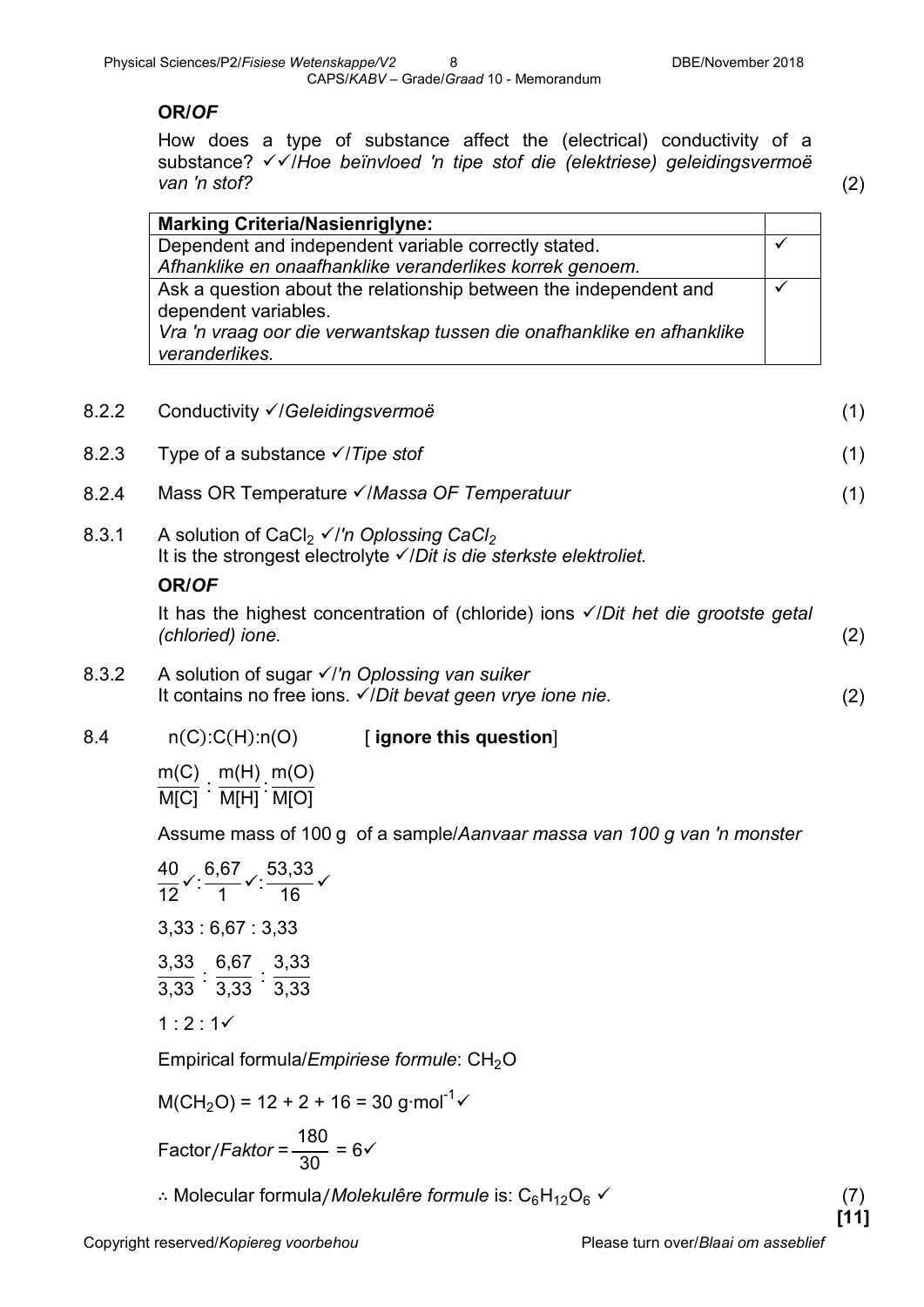#### **QUESTION 9/***VRAAG 9*

| 9.1   | Precipitation reaction √/Presipitasiereaksie                         | (1) |
|-------|----------------------------------------------------------------------|-----|
| 9.2.1 | Sulphate <del>V</del> /Sulfaat                                       | (1) |
| 9.2.2 | $BaCO3 + 2HNO3 \vee \rightarrow Ba(NO3)2 + CO2 + H2O\vee$            |     |
|       | Reactants√; products√; balancing√<br>Reaktanse/produkte/ balansering | (3) |
| 9.3.1 | $n(Na_2CO_3) = \frac{m}{M}$                                          |     |

$$
= \frac{5}{106} \times
$$
  
\n= 0,047 mol  
\n
$$
= 0.047 mol
$$
  
\n
$$
= 1 : 1 \times
$$
  
\n
$$
= 1 : 1 \times
$$
  
\n
$$
= 0.047 mol
$$
  
\n
$$
= 0.047 mol
$$
  
\n
$$
= 0.047 mol
$$
  
\n
$$
= 0.047 mol
$$
  
\n
$$
= 0.047 mol
$$
  
\n
$$
= 0.047 mol
$$
  
\n
$$
= 0.047 mol
$$
  
\n
$$
= 0.047 mol
$$
  
\n
$$
= 0.047 mol
$$
  
\n
$$
= 0.047 mol
$$
  
\n
$$
= 0.047 mol
$$
  
\n
$$
= 0.047 mol
$$
  
\n
$$
= 0.047 mol
$$
  
\n
$$
= 1.07 g/mol
$$
  
\n
$$
= 1.07 g/mol
$$
  
\n
$$
= 1.07 g/mol
$$
  
\n
$$
= 1.07 g/mol
$$
  
\n
$$
= 1.07 g/mol
$$
  
\n
$$
= 1.07 g/mol
$$
  
\n
$$
= 1.07 g/mol
$$
  
\n
$$
= 1.07 g/mol
$$
  
\n
$$
= 1.07 g/mol
$$
  
\n
$$
= 1.07 g/mol
$$
  
\n
$$
= 1.07 g/mol
$$
  
\n
$$
= 1.07 g/mol
$$
  
\n
$$
= 1.07 g/mol
$$
  
\n
$$
= 1.07 g/mol
$$
  
\n
$$
= 1.07 g/mol
$$
  
\n
$$
= 1.07 g/mol
$$
  
\n
$$
= 1.07 g/mol
$$
  
\n
$$
= 1.07 g/mol
$$
  
\n
$$
= 1.07 g/mol
$$
  
\n
$$
= 1.07 g/mol
$$
  
\n
$$
= 1
$$

 $m(BaCO<sub>3</sub>) = n \times M$ 

 $= 0.047 \times 197$ 

= 9,26 g (Range/*Gebied*: 9,25 – 9,87)

(5)

#### 9.3.2 **POSITIVE MARKING FROM 9.3.1/** *POSITIEWE NASIEN VANAF 9.3.1*

% yield/*opbrengs* = actual yield/*werklike opbrengs* theoretical yield/*teoretiese opbrengs* × 100  $=$ 8,3  $\frac{3.6}{9,26}$  × 100  $\sqrt{ }$ = 89,63% (Range/*Gebied*: 84,26 – 89,64) (2)

**[12]**